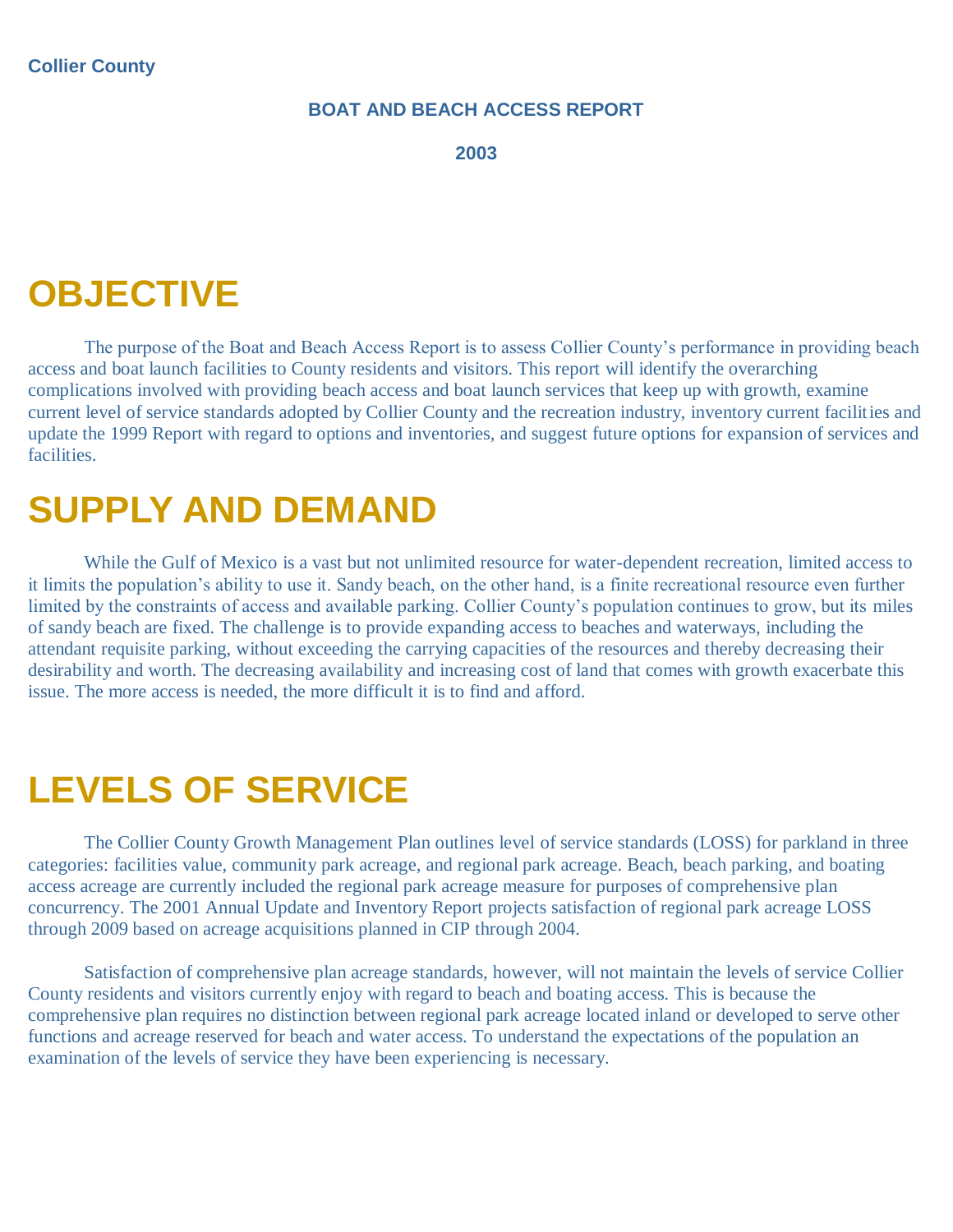#### **Boat Ramps**

Currently 27 boat ramp lanes serve boaters countywide. The Parks and Recreation Department maintains eleven of these lanes; City or State government provides seven; and nine are privately owned but open to the public. Table 1 below outlines the locations and amenities of these facilities.

| Table 1. Boat Ramp Facilities Available to the Public |                                                          |                |                                     |                |                |                         |                         |                                    |                                           |                     |                   |
|-------------------------------------------------------|----------------------------------------------------------|----------------|-------------------------------------|----------------|----------------|-------------------------|-------------------------|------------------------------------|-------------------------------------------|---------------------|-------------------|
| <b>Ownership</b>                                      | <b>Facility</b>                                          | Ramp<br>lanes  | <b>Trailer</b><br>parking<br>spaces | <b>Acres</b>   | Launch<br>fee  | <b>Rest</b><br>rooms    | <b>Concession</b>       | <b>Picnic</b><br><b>facilities</b> | <b>Coast</b><br><b>Guard</b><br>auxiliary | <b>Play</b><br>area | <b>Dockmaster</b> |
| County                                                | <b>Bayview Park</b>                                      | $\overline{2}$ | 16                                  | $\overline{4}$ | \$3.00         | $\overline{\mathsf{x}}$ |                         | $\bar{\mathbf{X}}$                 |                                           | $\mathsf{X}$        |                   |
|                                                       | <b>Caxambas Park</b>                                     | $\overline{2}$ | 31                                  | $\overline{4}$ | \$3.00         | $\mathsf X$             | $\mathsf X$             | $\mathbf X$                        | $\mathsf X$                               |                     | $\mathsf X$       |
|                                                       | Cocohatchee<br><b>River Park</b>                         | $\overline{4}$ | 58                                  | $\overline{7}$ | \$3.00         | $\bar{\mathbf{X}}$      | $\bar{\mathbf{X}}$      | $\mathsf{X}$                       | $\mathsf{X}$                              | $\mathsf X$         | $\mathsf X$       |
|                                                       | <b>Collier Boulevard</b><br><b>Boating Park</b>          | $\overline{2}$ | 19                                  | .5             | \$3.00         |                         |                         |                                    |                                           |                     |                   |
|                                                       | <b>Lake Trafford Park</b>                                | $\overline{1}$ | $\overline{8}$                      | $\overline{2}$ | $\overline{0}$ |                         |                         | $\bar{\mathbf{x}}$                 |                                           |                     |                   |
| City &                                                | <b>Naples Landing</b>                                    | $\mathbf{3}$   | 35                                  |                | \$.75/hr       | $\mathsf{X}$            |                         | $\mathsf X$                        |                                           | $\mathsf{X}$        |                   |
| <b>State</b>                                          | <b>Collier-Seminole</b><br><b>State Park</b>             | $\overline{2}$ | 25                                  |                | \$2.00         | $\mathbf{x}$            |                         |                                    |                                           |                     |                   |
|                                                       | <b>Delnor-Wiggins</b><br><b>State Recreation</b><br>Area | $\overline{2}$ | 30                                  |                | \$6.12         | $\mathsf X$             | $\mathsf{X}$            | $\mathsf{X}$                       |                                           |                     |                   |
| Private                                               | <b>Outdoor Resorts</b>                                   | $\overline{1}$ | $30+$                               |                | \$10.00        | $\bar{\mathbf{X}}$      | $\bar{\mathbf{X}}$      |                                    |                                           |                     | $\mathsf{X}$      |
|                                                       | Port of the Island<br><b>Marina</b>                      | $\overline{2}$ | $40+$                               |                | \$6.00         | $\mathsf X$             | $\mathsf{X}$            |                                    |                                           |                     | $\mathsf X$       |
|                                                       | <b>Calusa Island</b><br><b>Marina</b>                    | $\overline{2}$ | 80                                  |                | \$5.00         | $\overline{\mathsf{x}}$ | $\bar{\mathbf{X}}$      |                                    |                                           |                     | $\mathsf X$       |
|                                                       | <b>Glades Haven</b><br><b>Marina</b>                     | $\overline{2}$ | information unavailable             |                |                |                         |                         |                                    |                                           |                     |                   |
|                                                       | Moran's<br><b>Restaurant Marina</b><br>& Motel           | $\overline{1}$ | $40+$                               |                | \$5.30         | $\mathsf{X}$            | $\mathsf X$             |                                    |                                           |                     | $\mathsf X$       |
|                                                       | <b>Isles of Capri</b><br><b>Marina</b>                   | $\mathbf{1}$   |                                     |                |                |                         | information unavailable |                                    |                                           |                     |                   |
|                                                       | <b>Shell Island Road</b><br><b>Boat Ramp</b>             | $\mathbf{1}$   | 15                                  |                | $\overline{0}$ |                         |                         |                                    |                                           |                     |                   |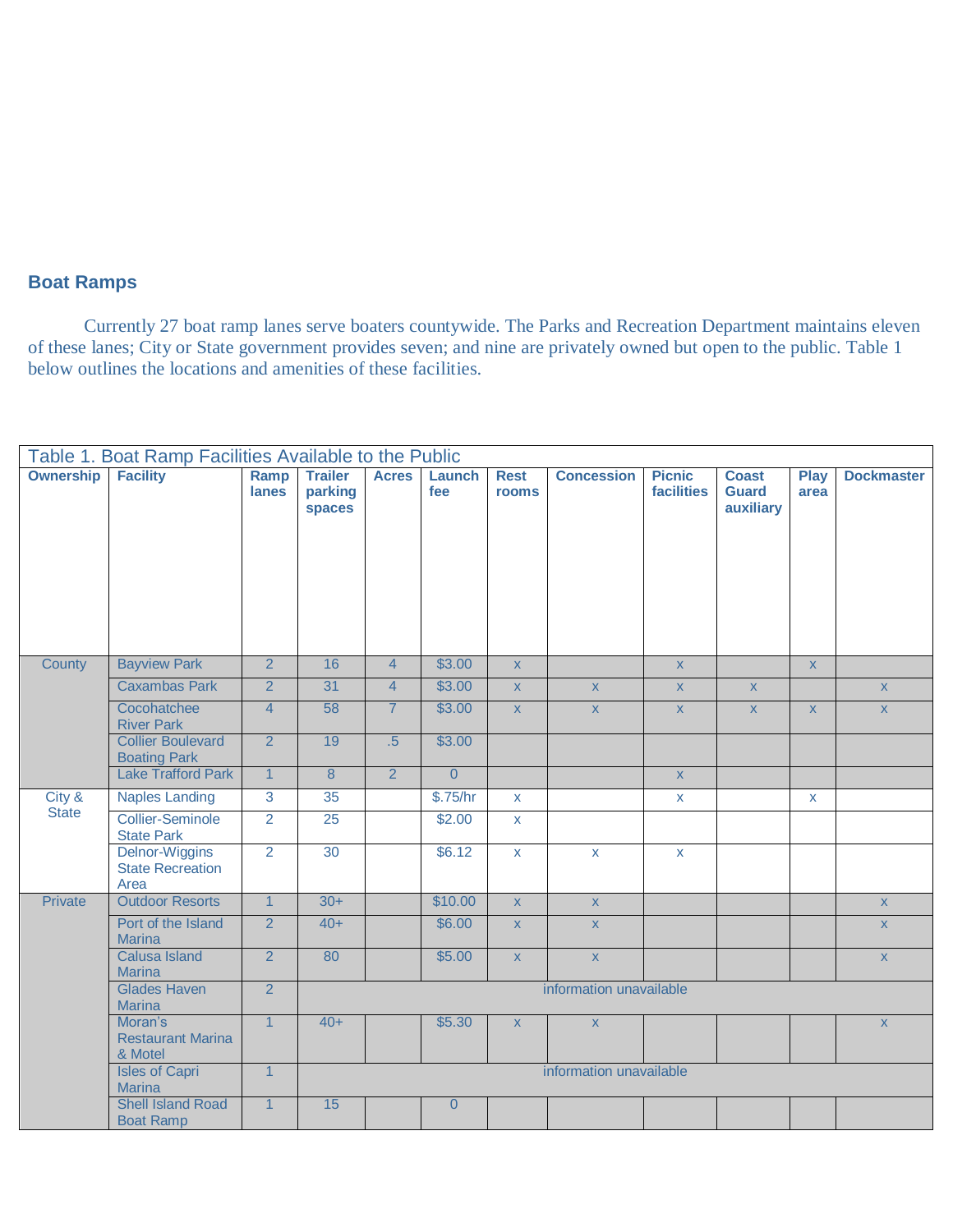Twenty-one thousand vessels were registered in Collier County in 2002. Less than 6000 wet slips and less than 3000 commercial dry storage spaces are available to house them. As a result, at least 12,000 vessels countywide are dependent on boat ramps for water access. At an average of 20 launches per vessel per year, countywide facilities should be able to accommodate 240,000 launches per year to meet demand. Spread across the 27 boat ramp lanes available, facilities will average 8,889 launches per year, or 24 launches per day. This figure is in accordance with the recommendation of the Florida Statewide Comprehensive Outdoor Recreation Planning Guide of 2000, which suggests that a single boat ramp lane can accommodate 36 launches per day (20 minutes total put-in and pull-out time over a 12 hour period). These calculations are ideal numbers, however, and do not provide for peak use times such as weekends and holidays or for any boats trailered in from outside of the county.

The Florida Statewide Comprehensive Outdoor Recreation Planning Guide recommends that average peak use be calculated as follows: Total user occasions are multiplied by 55 percent and divided by 111. This formula is derived from state park attendance, where 55 percent of the total annual attendance occurred over 111 days (52 weeks times two weekend days plus seven weekday holidays). Average weekend and holiday use for Collier County's boat ramp– dependent vessels then is 1189 launches, or 44 launches per lane per day. To meet the recommended carrying capacity of 36 launches per lane per day on an average weekend or holiday Collier County needs an additional six boat ramp lanes countywide.

The growth of boating countywide is a further consideration with regard to the level of service County boaters can expect to experience. The number of registered vessels in the county has grown steadily at 1000 boats per year over the past six years. Currently few solutions exist for finding homes for these additional boats in dry storage or slips. They will most likely become ramp users, too. At 20 launches per year they will require an additional 55 launches each day or 99 launches on an average weekend day. This translates to a need for an additional two boat ramp lanes per year for as long as this growth rate is sustained in order to maintain the levels of service County boaters currently enjoy. Table 2 projects boat ramp lane deficiencies for the next ten years.

|      | Table 2. Projection of Boat Ramp Need |                          |                                |                             |                 |  |  |
|------|---------------------------------------|--------------------------|--------------------------------|-----------------------------|-----------------|--|--|
| Year | <b>Number of registered</b>           | <b>Number of wet/dry</b> | <b>Number of vessels using</b> | <b>Number of ramp lanes</b> | <b>Ramplane</b> |  |  |
|      | <b>vessels</b>                        | <b>slips</b>             | boat ramps                     | countywide                  | deficit         |  |  |
| 2002 | 21,000                                | 9000                     | 12,000                         | 27                          | 6               |  |  |
| 2003 | 22,000                                | 9180+                    | 12,820                         | 27                          | 8               |  |  |
| 2004 | 23,000                                | 9360                     | 13,640                         | 27                          | 10              |  |  |
| 2005 | 24,000                                | 9890‡                    | 14,110                         | 27                          | 12              |  |  |
| 2006 | 25,000                                | 10.070                   | 14,930                         | $30*$                       | 11              |  |  |
| 2007 | 26,000                                | 10,250                   | 15,750                         | $32**$                      | 11              |  |  |
| 2008 | 27,000                                | 10.370                   | 16,630                         | 32                          | 13              |  |  |
| 2009 | 28,000                                | 10.490                   | 17,510                         | 32                          | 16              |  |  |
| 2010 | 29,000                                | 10.610                   | 18,390                         | 32                          | 19              |  |  |
| 2011 | 30,000                                | 10,730                   | 19,270                         | 32                          | 21              |  |  |
| 2012 | 31,000                                | 10.850                   | 20.150                         | 32                          | 23              |  |  |

† annual increase of 180 wet slips per year for 2002 to 2007, based on an average of the number of permits issued by Collier County over the last four years; reduced to 120 per year for 2008 to 2012, anticipating stronger environmental law and decreased availability of undeveloped waterfront property

‡ increase of 350 dry slips based on proposed development of Hamilton Harbor

- \* 3-lane increase based on planned development of the Pulling property by the City of Naples
- \*\* 2-lane increase based on the planned development of Goodland Boating Park by Collier County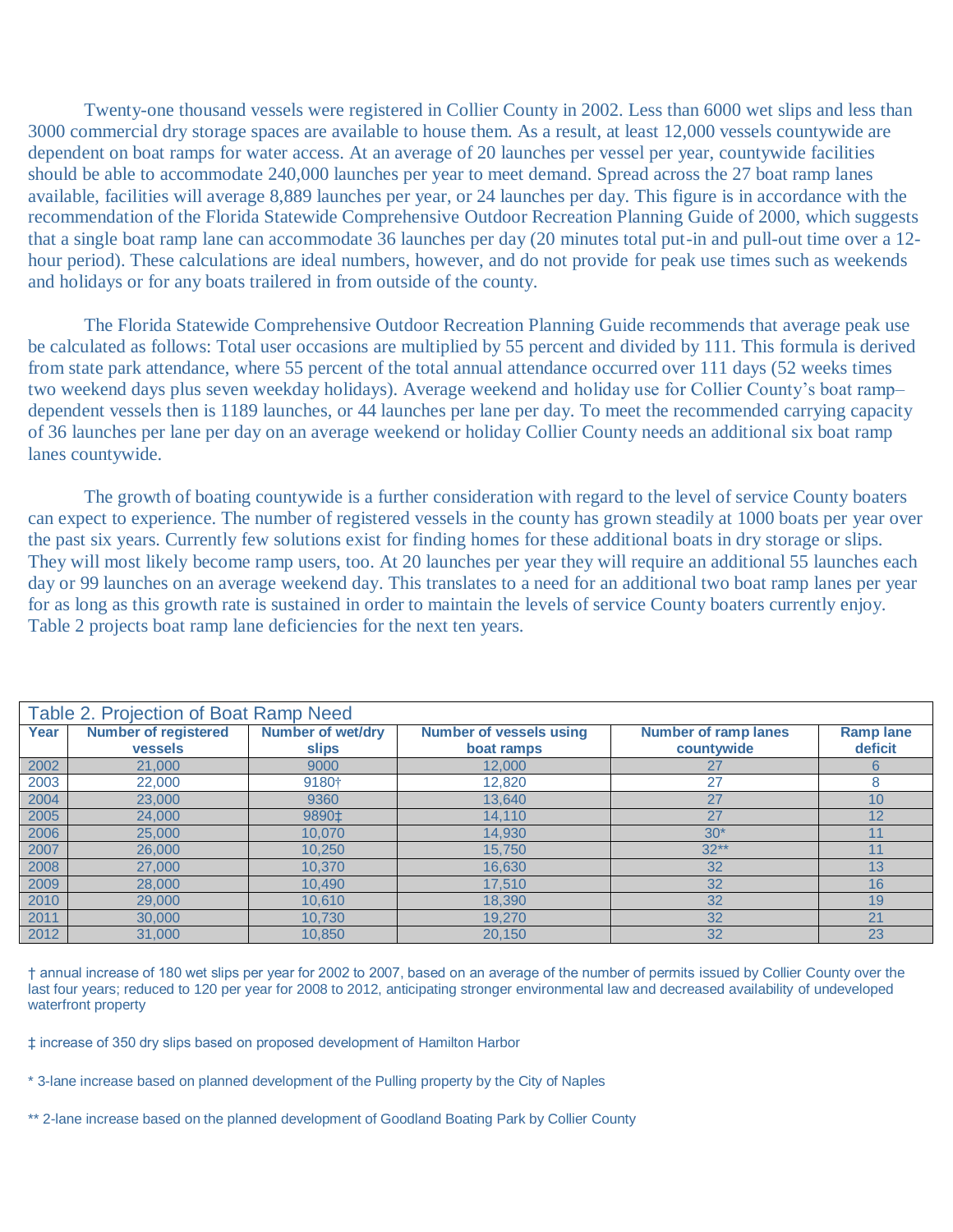Observation reveals, however, that where Collier County–run boat ramps are concerned 36 launches per lane per day offers a generous launch and retrieval time, and County boat ramp users can potentially significantly maximize a ramp's capacity with efficient usage. The problem resides not in the carrying capacity of the ramp but of the parking area. Table 3 illustrates the dearth of parking available at some County facilities. Bayview Park, for example, according to the standard could accommodate 72 launches per day, but offers only 16 trailer parking spaces. Weekends see Bayview ramp users parking along the roadside as far as a mile away from the park. Because the County recently adopted a policy to charge a launch fee instead of a parking fee, boaters who must walk significant distances from and to their vehicles are still required to pay \$3 to use the facility.

| Table 3. Parking Space Deficit at County-Owned Boat Launch Facilities |                   |                       |                              |  |  |
|-----------------------------------------------------------------------|-------------------|-----------------------|------------------------------|--|--|
|                                                                       | <b>Ramp lanes</b> | <b>Parking spaces</b> | <b>Parking space deficit</b> |  |  |
| <b>Bavview Park</b>                                                   |                   |                       | 56                           |  |  |
| <b>Caxambas Park</b>                                                  |                   |                       |                              |  |  |
| <b>Cocohatchee River Park</b>                                         |                   | 58                    | 86                           |  |  |
| <b>Collier Boulevard Boating Park</b>                                 |                   | 1 C                   | 53                           |  |  |
| <b>Lake Trafford Park</b>                                             |                   |                       | 28                           |  |  |

An additional consideration with respect to boating is access to fresh water. Currently only Lake Trafford is officially available for freshwater boating, although a considerable amount of boat traffic finds its way to the canal system. More access to fresh water may alleviate some of the burden on existing facilities and, as the County population grows, may become an increasing demand in its own right.

### **Beach Access**

The State of Florida recommends a distance of one half-mile between sites for the spacing of beach access points at state-financed beach restoration projects. Collier County beaches offer a wide range of choices with regard to the frequency of access points along its beaches. In general, State and County beach parks have more sparsely spaced access points to maintain lesser density and a more natural beach environment and experience. The City of Naples, on the other hand, maintains 34 of its 37 access points within a five-mile stretch of beach, allowing for a more urban beach experience. County residents and visitors are well served by this variety, but to keep up with growth the County should continuously seek ways to improve access, amenity, and parking at its beaches. Table 4 is a summary of the public access available along the county's shoreline, from north to south (facilities operated by Collier County Parks and Recreation are highlighted):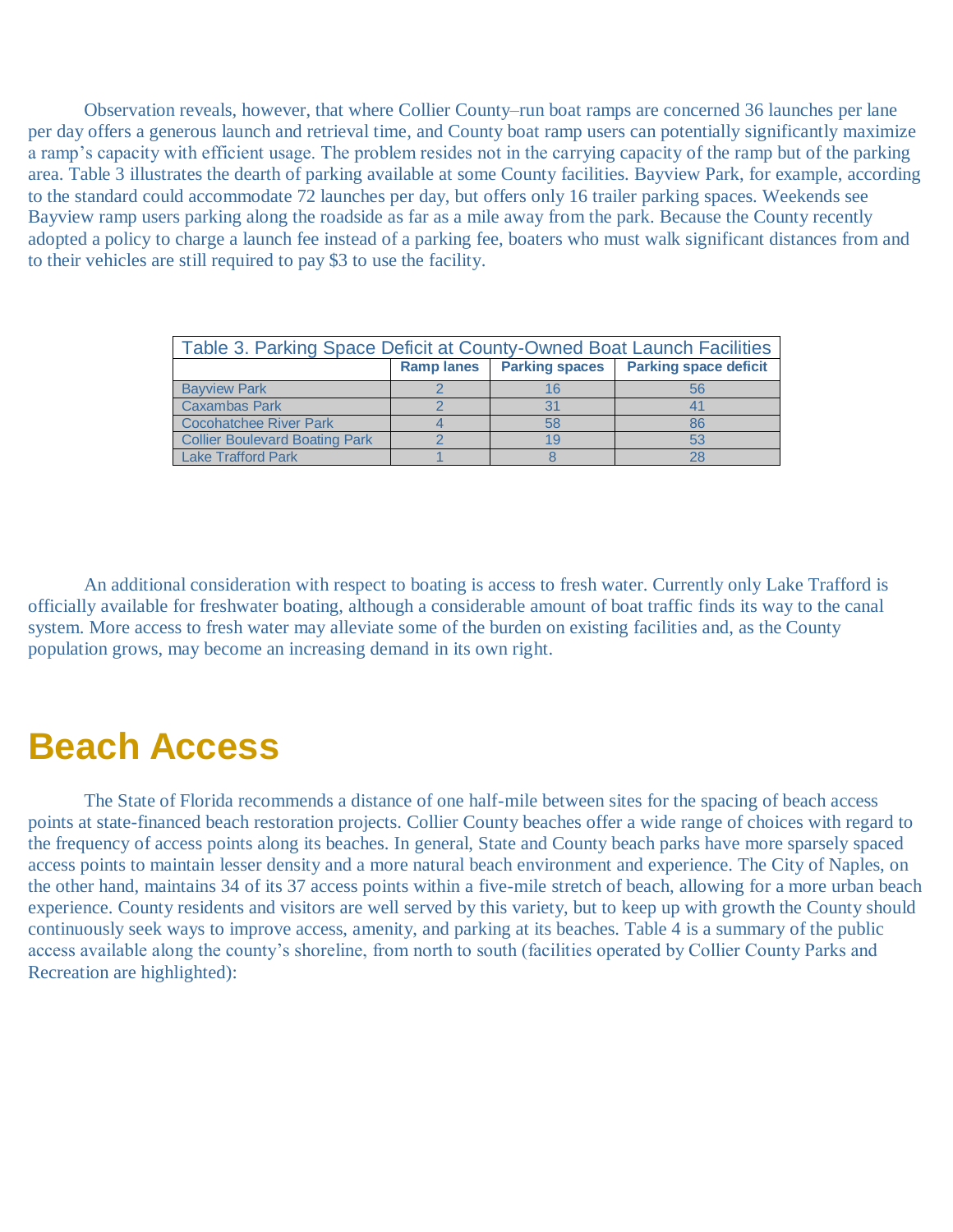| <b>Table 4. Public Access Along Collier County Shoreline</b> |                |                                                                                                                                                                                              |                |                                                                                         |  |
|--------------------------------------------------------------|----------------|----------------------------------------------------------------------------------------------------------------------------------------------------------------------------------------------|----------------|-----------------------------------------------------------------------------------------|--|
|                                                              | Linear<br>feet | <b>Description</b>                                                                                                                                                                           | <b>Parking</b> | <b>Amenities</b>                                                                        |  |
| <b>Barefoot Beach</b><br><b>Access</b>                       | 650            | 5-acre beach access adjacent to Bonita Beach Park, which<br>offers amenities                                                                                                                 | 100            | picnic shelters                                                                         |  |
| Lely Barefoot Beach<br>Development                           | 7100           | private residences, 63% inaccessible to the general public*                                                                                                                                  | $\Omega$       | none                                                                                    |  |
| <b>Barefoot Beach</b><br><b>Preserve</b>                     | 7500           | 342 acres of undeveloped coastal barrier island, intended for low<br>density public enjoyment                                                                                                | 356            | nature trail, interpretive<br>programs, showers, picnic<br>area, concession, rest rooms |  |
| <b>Delnor-Wiggins</b><br><b>State Recreation</b><br>Area     | 5900           | 160 acres of preserved area, amenities                                                                                                                                                       | 350            | interpretive programs, picnic<br>areas, concession, showers,<br>rest rooms              |  |
| <b>Vanderbilt Beach</b><br><b>Accesses</b>                   | 6850           | 6 walkway easements allow for public access between<br>residences and condominiums, but parking is 3/4-mile away at<br><b>Conner Park</b>                                                    | 80             | none                                                                                    |  |
| <b>Vanderbilt Beach</b>                                      | 375            | 5 acres preserve some natural vegetation within a built-up area;<br>parking is extremely limited in relation to the popularity of this<br>beach                                              | 150            | showers, rest rooms                                                                     |  |
| <b>Pelican Bay</b><br>Development                            | 12,000         | Collier County owns some the shoreline property, the rest is<br>private; 89% inaccessible to the general public*                                                                             | $\overline{0}$ | none                                                                                    |  |
| <b>Clam Pass Park</b>                                        | 3200           | 35 acres of preserved area, amenities                                                                                                                                                        | 175            | boardwalk with tram service,<br>concession, picnic area, foot<br>showers, rest rooms    |  |
| <b>North Gulf Shore</b><br><b>Access</b>                     | 1350           | parking is located at the end of Seagate Drive, pedestrian<br>access from North Gulf Shore Boulevard                                                                                         | 38             | none                                                                                    |  |
| <b>Park Shore</b><br>Accesses (City)                         | 13,000         | 3 City of Naples accesses are available amid North Gulf Shore<br>condominiums                                                                                                                | see<br>below   | none                                                                                    |  |
| <b>City of Naples</b><br><b>Accesses</b>                     | 30,000         | 34 accesses stretch from north of The Beach Club to 32nd<br>Avenue South; Lowdermilk Park and accesses near Naples Pier<br>offer full amenities; select others have showers and foot showers | 1122<br>total  | variable                                                                                |  |
| Keywadin Island                                              | 40,000         | water access only                                                                                                                                                                            | 0              | none                                                                                    |  |
| <b>Hideaway Beach</b><br>Development                         | 5280           | private residences and condominiums, 75% inaccessible to the<br>general public*                                                                                                              | $\Omega$       | none                                                                                    |  |
| <b>Tigertail Beach</b>                                       | 3900           | 31 acres of preserved area, amenities                                                                                                                                                        | 210            | concession, picnic area,<br>playground, rest rooms                                      |  |
| <b>Marco Island</b>                                          | 13,000         | condominiums, hotels, 80% inaccessible to the general<br>public*                                                                                                                             | $\Omega$       | none                                                                                    |  |
| <b>South Marco Beach</b><br><b>Access</b>                    | 1200           | 1-acre walkway easement between condominiums                                                                                                                                                 | 70             | rest rooms                                                                              |  |

\* Accessibility calculated by subtracting ¼ mile from the total linear footage for each contiguous publicly accessible beach.

Even more than for boaters, a beachgoer's enjoyable day at the beach is only as attainable as the nearest available parking space. In the last three years Collier County has added 93 beach parking spaces to its inventory: 80 at Conner Park (which allow for access to Delnor-Wiggins State Recreation Area or Vanderbilt Beach) and 13 at North Gulf Shore Access. Total spaces at County beaches with the completion of the North Gulf Shore project will be 1179. Spaces at City of Naples and State of Florida beaches have remained static at 1122 and 350, respectively. Table 5 outlines the number of beach parking spaces per capita in season over the past three years and projected for the next ten. Even with the recent additions, available parking is not keeping pace with growth. This year Collier County's population will exceed the 1:150 space-to-resident ratio recommended by the Parks and Recreation Advisory Board in 1999.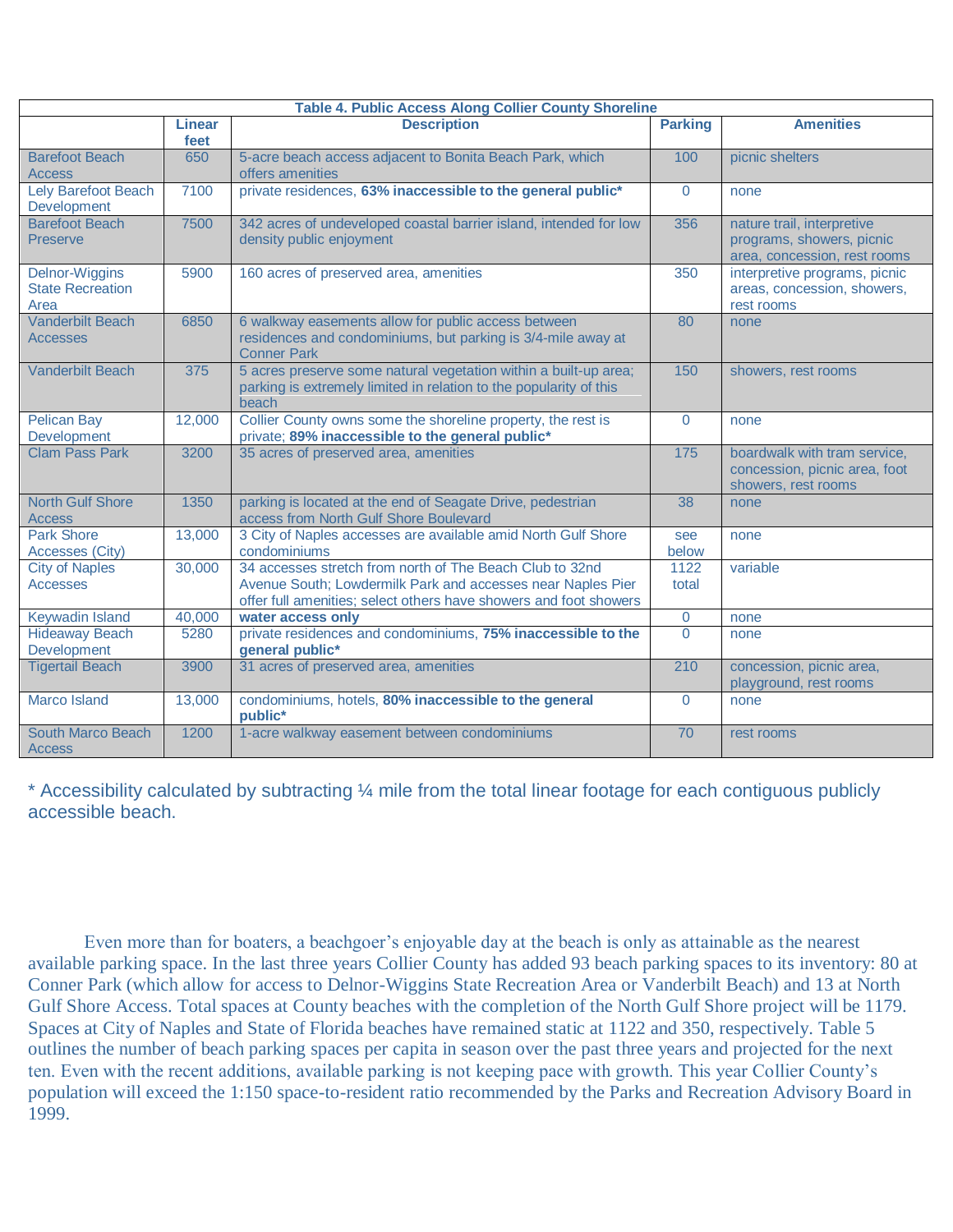| Table 5. Projected Beach Parking Space Need |                   |                  |              |                              |  |  |
|---------------------------------------------|-------------------|------------------|--------------|------------------------------|--|--|
| Year                                        | <b>Population</b> | <b>Number of</b> | <b>Ratio</b> | <b>Parking space deficit</b> |  |  |
|                                             |                   |                  |              |                              |  |  |
|                                             |                   | parking spaces   |              |                              |  |  |
| 2000                                        | 350.744           | 2558             | 1:137        | $\overline{0}$               |  |  |
| 2001                                        | 367,605           | 2638             | 1:139        | $\overline{0}$               |  |  |
| 2002                                        | 384,276           | 2651             | 1:145        | $\Omega$                     |  |  |
| 2003                                        | 401,536           | 2651             | 1:151        | 26                           |  |  |
| 2004                                        | 419.603           | 2651             | 1:158        | 146                          |  |  |
| 2005                                        | 437.138           | 2651             | 1:165        | 263                          |  |  |
| 2006                                        | 451.949           | 2651             | 1:170        | 362                          |  |  |
| 2007                                        | 465.180           | 2651             | 1:175        | 450                          |  |  |
| 2008                                        | 478,812           | 2651             | 1:181        | 541                          |  |  |
| 2009                                        | 492,856           | 2651             | 1:186        | 635                          |  |  |
| 2010                                        | 506,495           | 2651             | 1:191        | 726                          |  |  |
| 2011                                        | 519.695           | 2651             | 1:196        | 814                          |  |  |
| 2012                                        | 533,250           | 2651             | 1:201        | 904                          |  |  |

The 1:150 space-to-resident ratio was established as a goal by comparing the number of public parking spaces to the seasonal population of the county. To retain the validity of the standard the same formula has been used in the table above. However, a number of considerations improve the outlook where the County's ability to provide sufficient parking for beach access is concerned. For example, the areas listed in Table 4 as partially inaccessible to the general public nonetheless do serve a portion of the population. Those people who live in the appropriate areas and/or purchase the required memberships are served by accesses and parking at such semiprivate beaches. The organizations that manage these beaches are able to provide a higher level of service to their constituents than the general public enjoys. Pelican Bay, for example, provides 174 parking spaces for 8600 units. That's a 1:123 space-to-resident ratio assuming 2.5 residents per unit. Marco's Residents Beaches offer a total of 390 spaces for 6654 dwelling units, or 1 space for every 42 residents. Nonetheless the managers of both areas attest that their facilities are inadequate during peak use times, and both have taken steps to improve their service. Pelican Bay is expanding its parking facilities, while Residents Beach restricts guest parking on weekends during season.

Additionally, thousands of residences in Collier County are west of Lely Barefoot Boulevard, Gulf Shore Drive, Gulf Shore Boulevard, Gordon Drive, and Collier Boulevard. The people who live in those residences do not need parking accommodation because they live within walking distance of the beach.

The recent introduction of the Collier Area Transit System may be relieving some of the burden on beach parking for inland dwellers. Current routes take riders as far west as 6th Street in downtown Naples, which would give a beachgoer a six-block walk to his destination. The County should pursue expanding CAT service to local beaches, as will be discussed in greater detail in the Recommendations section of this report.

### **Other Recreation**

A final topic in assessing the County's levels of service with regard to beaches and boating is the introduction of alternative recreational activities. Sugden Regional Park is home to the 60-acre Lake Avalon, which supports a swimming beach and opportunities to participate in non-motorized boating such as sailing, canoeing, kayaking, and paddle boating. Clam Pass Park and Barefoot Beach Preserve offer canoe launches. Future plans also call for a nonmotorized vessel launch at the bridge at State Road 92. Upon completion of North Naples Regional Park residents and visitors can enjoy a first-class water park with slides, a lazy river, and children's activity pools—a perfect alternative to the beach for cooling down on a hot day. The existing Golden Gate Aquatic Center and small water park at Vineyards Community Park provide more choices, as well. The County should continue to diversify the recreational activities it offers. Variety builds the participant base and alleviates the burden on traditional resources such as beaches.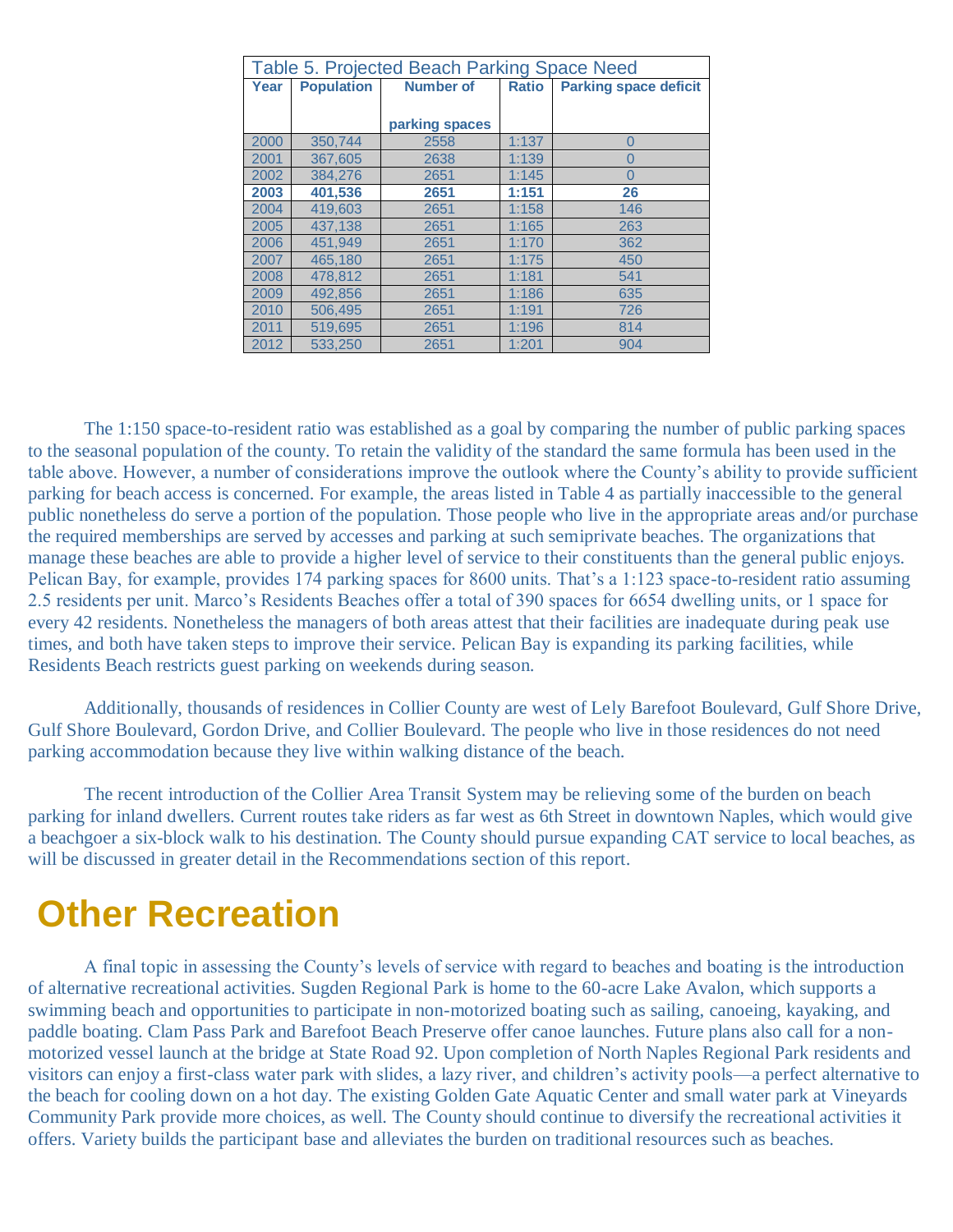# **PLANNED CAPITAL IMPROVEMENTS**

Many of Collier County's Parks and Recreation facilities are relatively new, and few to date have required extensive renovations. As these facilities age and the burden of use—or overuse if new facilities are not constructed accumulates, renovations to existing facilities will become an increasing demand on capital expenditures. Meanwhile the county's population will continue to grow and demand for new facilities will remain. Balancing the need to sustain or improve existing facilities and add new ones will be a mounting challenge in the future. The mix of renovation and construction as a destination for capital dollars is reflected already in the following boat ramp and beach access projects, all of which are incorporated in the five-year Capital Improvement Plan:

#### **Bayview Park Renovation and Dredging**

Renovations will include an additional dock and renovations of the existing dock and fish-cleaning tables. Funding through a Florida Recreation Development Assistance Program grant is secured for up to \$120,000. A fifty percent match is required; \$75,000 is approved for FY 03. The balance of the match will be made up from reserves or through in-kind services. Dredging will constitute a separate project, for which \$100,000 is approved for FY 03.

#### **Gulf Shore Drive Beach Accesses Improvements**

The six accesses along Gulf Shore Drive at Vanderbilt Beach will be refurbished over several years. Improvements at Bayview Drive are approved for \$125,000 of TDC funding for FY 03.

#### **Collier Boulevard Boating Park Expansion and Overflow Parking**

Expansion to the north will add an additional 47 trailer parking spaces. A second phase of expansion to the south may add an additional 28 trailer parking spaces. Lease of and improvements to a parcel of land across CR 951 may supply additional overflow parking spaces. This will be a multiyear project for which \$600,000 is approved for FY 03 and \$600,000 is planned for FY 04.

### **Lake Trafford Park Improvements**

Improvements will be the installation of riprap around the water bank and repairs to the pier. Planned funding is \$75,000 in FY 04.

**Land Purchase for Shuttle Parking**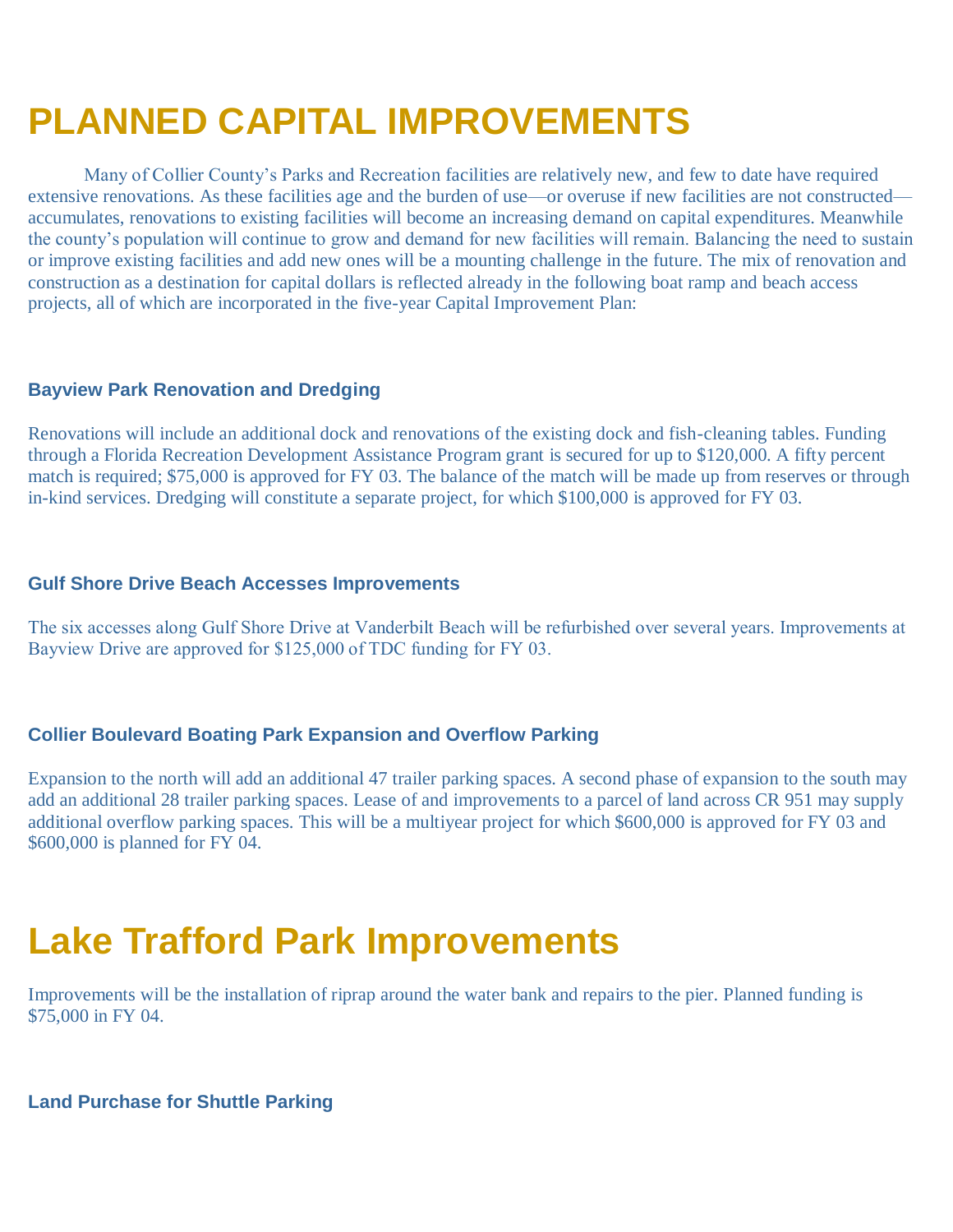The Department will pursue purchasing land along the US 41 corridor to develop for parking in conjunction with a CAT beach shuttle service. Proposed funding is \$2,000,000 in FY 04.

#### **Cocohatchee River Park Seawall and Dock Repair**

Seawall and dock repair is proposed for FY 04 at a cost of \$100,000.

### **Caxambas Park Seawall Repair and Landscaping**

Seawall repair and landscaping projects are proposed for FY 05 at \$60,000 each.

### **Goodland Boating Park Development**

Park development will include two boat ramp lanes and 50 to 75 trailer parking spaces as well as a neighborhood park. This multiyear project is scheduled for master planning at \$100,000 in FY 06 and Phase I development at \$1,000,000 in FY 07.

## **RECOMMENDATIONS**

Staff recommends the following general principles guide the County's decisions with regard to maintaining and expanding boat launch and beach access facilities:

- Standards set by the Florida Statewide Comprehensive Outdoor Recreation Planning Guide or comparable industry guidance tools should be adhered to whenever practicable.
- Estimates of carrying capacities and levels of service should always take into consideration peak use times and seasonal populations.
- All new boat ramp and beach access facilities should be developed with adequate parking as a primary goal.
- Improvement upon the current level of service for boat launch facilities should be a goal of the County.
- Maintenance of the 1:150 parking space–to-resident ratio for beach access should be a goal of the County.
- A more even distribution of impact on County beaches through an increased frequency of access points should be a goal of the County.
- **Creation of a system for more countywide comprehensive planning with regard to boat launch and beach** access facilities should be considered.
- The County should consider the purchase of available properties that would be suitable locations for boat ramps.
- The County should consider the purchase of available properties that would be suitable locations for beach access and beach parking.

More specifically, the following are areas where Collier County can maintain or improve its services to residents and visitors by expanding their access to open water and the beach: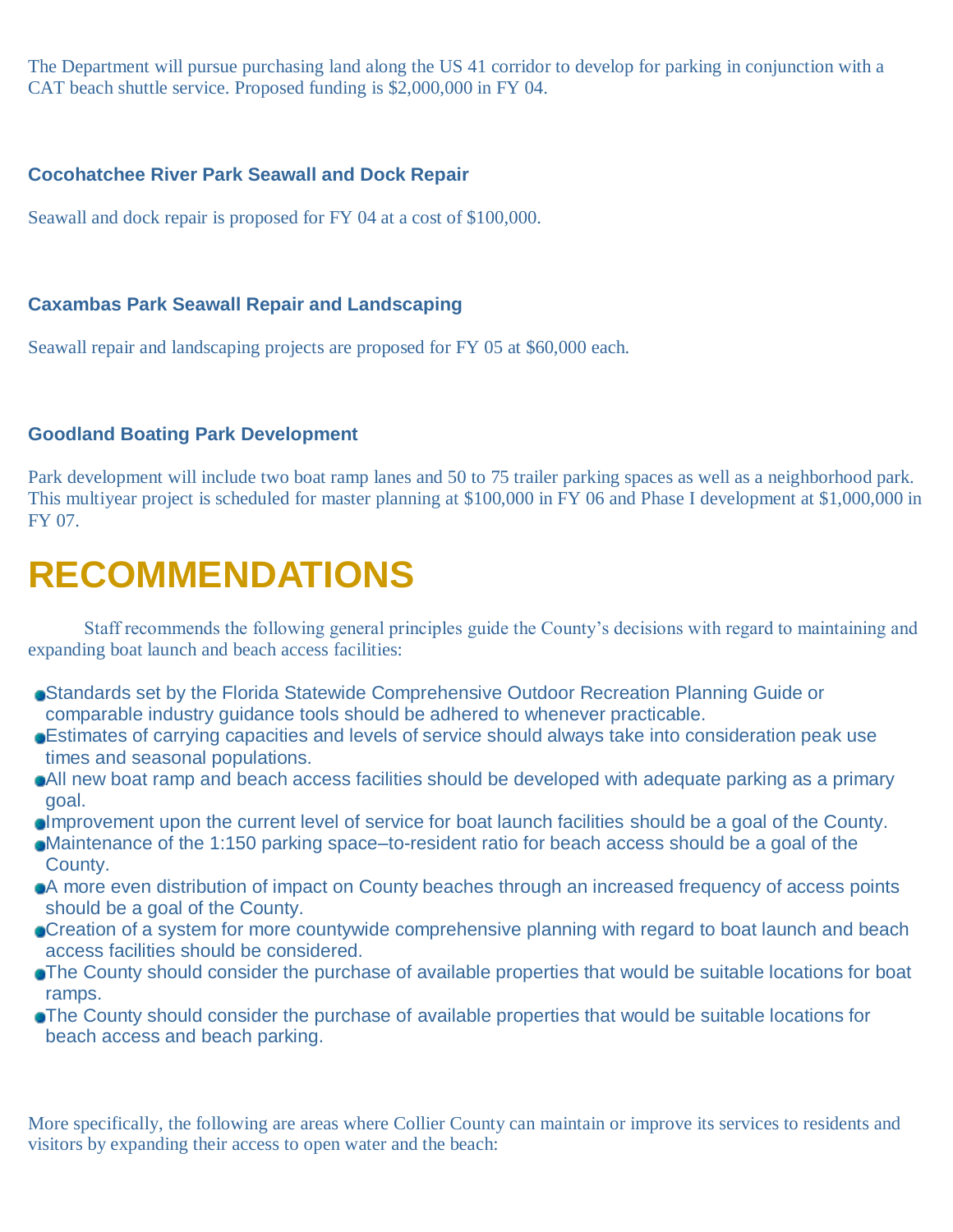# **Lake Access at Heritage Bay**

In its review of the Heritage Bay Development of Regional Impact, the Parks and Recreation Department has requested that the developer, US Homes, provide one hundred acres and access to one of the lakes within the area to offset the added strain on existing park facilities that the development will create.

## **Access to Golden Gate Canals**

Issues regarding recreational use of the Golden Gate canal system are currently under review by the County Attorney's office. Currently an opportunity exists to purchase a parcel of land at the terminus of 58th Street, which could be developed to provide canal access.

# **Bayview Park**

The County should consider purchasing available residential lots along Danford Street to be used for overflow trailer parking. The Parks and Recreation Department requested additional parking from the Hamilton Harbor Development of Regional Impact, and in original plans fifteen spaces were provided. However, the most recent plans for the Hamilton Harbor marina do not provide the requested spaces.

# **Shell Island Road Boat Ramp**

The Florida Department of Environmental Protection at Rookery Bay is interested in purchasing the boat ramp facility at the end of Shell Island Road from the Conservancy of Southwest Florida. DEP would then consider selling or leasing the ramp to Collier County in exchange in part for funding to pave Shell Island Road. Improvements to the facility would be necessary, and possession is preferred over lease holding.

# **Everglades National Park**

The master plan for Everglades National Park includes a boat ramp. The facility has yet to be built because demand did not appear high enough and funds have not been available. An opportunity exists for the County to partner with the national parks system to see this facility to fruition.

# **Barefoot Beach Preserve**

Not exceeding the carrying capacity of this park is a primary objective because of its status as a nature preserve. Some current uses raise concern. For example, excursion vessels frequently drop off visitors at the southern tip of the park. This practice is damaging to the fragile ecosystem at Wiggins Pass. A dock and pier are planned for the inland side of the island to accommodate waterborne visitors while protecting the beach and dunes. This area will also allow Preserve visitors a better look at the mangrove habitat, which presently is only accessible by canoe. Educational programs and signage will accompany the facility.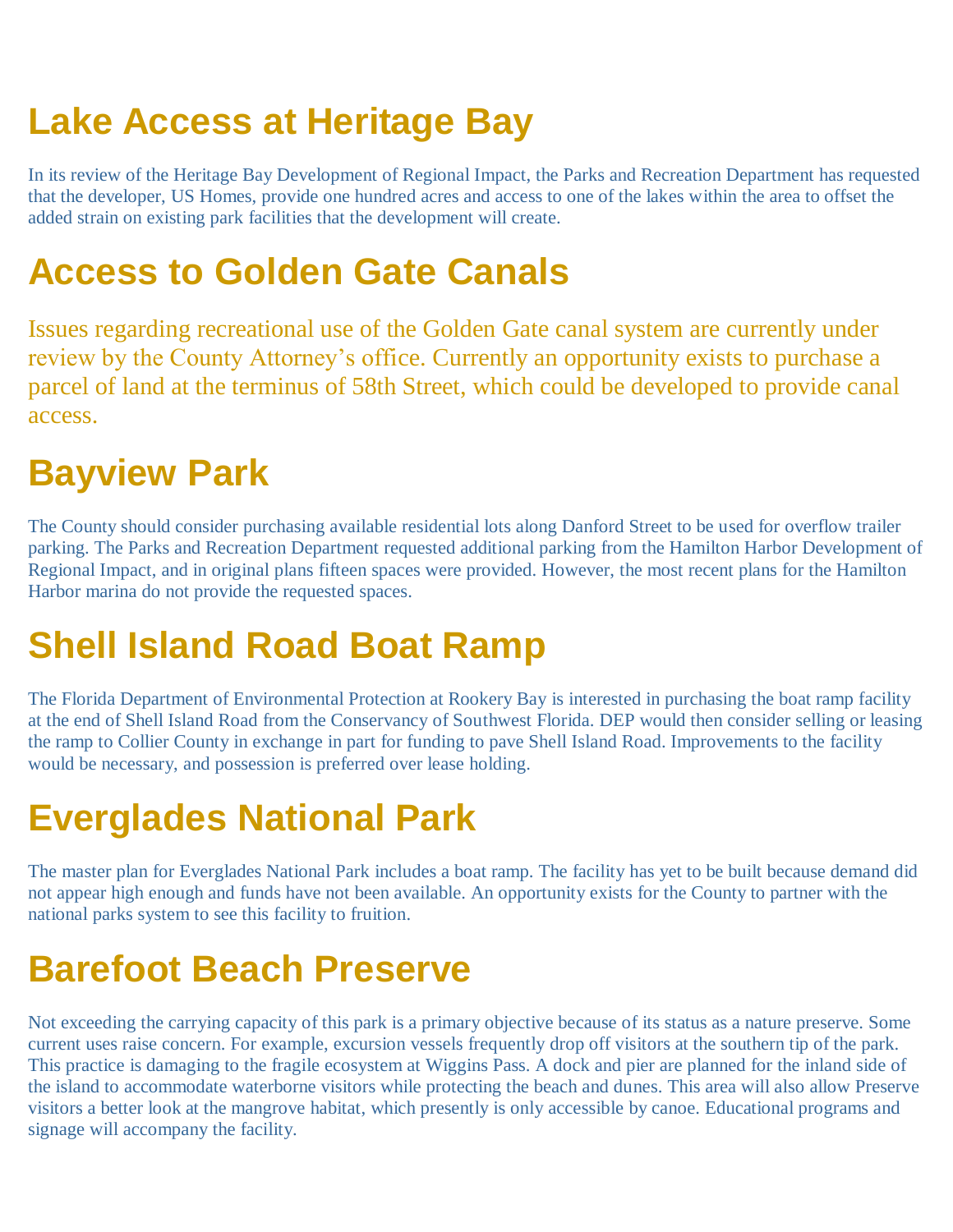Another concern is visits to the park by excursion buses. The parking fee of \$4 per vehicle per day was established in part to encourage carpooling, but a \$4 entrance fee for a full busload of visitors is not financially comparable to the amount of impact such a group has on the park. An increased fee for vehicles transporting over eight passengers as is charged at State facilities should be considered.

## **Vanderbilt Beach Area**

Conflicting sentiment surrounds the future of the Vanderbilt Beach area. Resident outcry prompted the current moratorium, but preliminary investigation reveals that the process of change that residents sought to hold in abeyance may be too far underway to be prevented. While a more equitable distribution of beachgoers along the entire Gulf front should be a primary goal of the County, Vanderbilt Beach is currently the most viable locus for improving beach access. The possibilities are as follows, addressed from north to south:

Officials at Delnor-Wiggins State Recreation Area advise that parking at that park does not accommodate the full carrying capacity of the facility. The State should install an additional 180 parking spaces, equal to the additional 500 beachgoers the facility can hold.

The Parks and Recreation Department developed Conner Park on Bluebill Avenue with future plans of securing a beach access point between Delnor-Wiggins State Recreation Area and the Vanderbilt Inn. Eighty parking spaces are available to serve an access that as yet is not forthcoming. To the north, the State so far has been unwilling to grant an access easement in exchange for improvements at Delnor-Wiggins. To the south, plans to renovate the Vanderbilt Inn are mired in the current moratorium. The owners wish to convert the hotel to condominiums, and the County was going to exchange a small setback variance for a public beach access. This deal may still go through once the moratorium is lifted.

A more equitable distribution of beachgoers along Vanderbilt Beach itself is called for to reduce the burden on Vanderbilt Beach Park. To this end, refurbishments will be made to the six walkway easements along Gulf Shore Drive. However, these renovations will not greatly improve the usefulness of the accesses unless closer parking or shuttle service accompanies them. The County should consider the purchase of available lots along this portion of Gulf Shore Drive to be used for parking. See also the transportation recommendation below.

A two-story, 400-space parking garage is planned for Vanderbilt Beach Park. This project is currently delayed by litigation in which Collier County is suing WCI developers over deed restrictions on the site. Resolution of the issue and completion of the project remains a recommendation of staff.

## **Land Development Code Provisions**

Currently, staff conducts negotiations for allowances for public access on a case-by-case basis as coastal properties are developed or redeveloped. These deals are then approved by the Board along with the development or redevelopment plan for the site. A more formalized system to provide for these exchanges should be codified through the Land Development Code. The substance of the trade should be based on quantifiable characteristics, such as number of units developed or refurbished or acreage involved. The remuneration would likewise need to be pre-established, as a given number of parking spaces, rest rooms, feet of easement, or acres of land. The system would ensure that the amount of public benefit would be commensurate for each case of private gain.

## **Tigertail Beach**